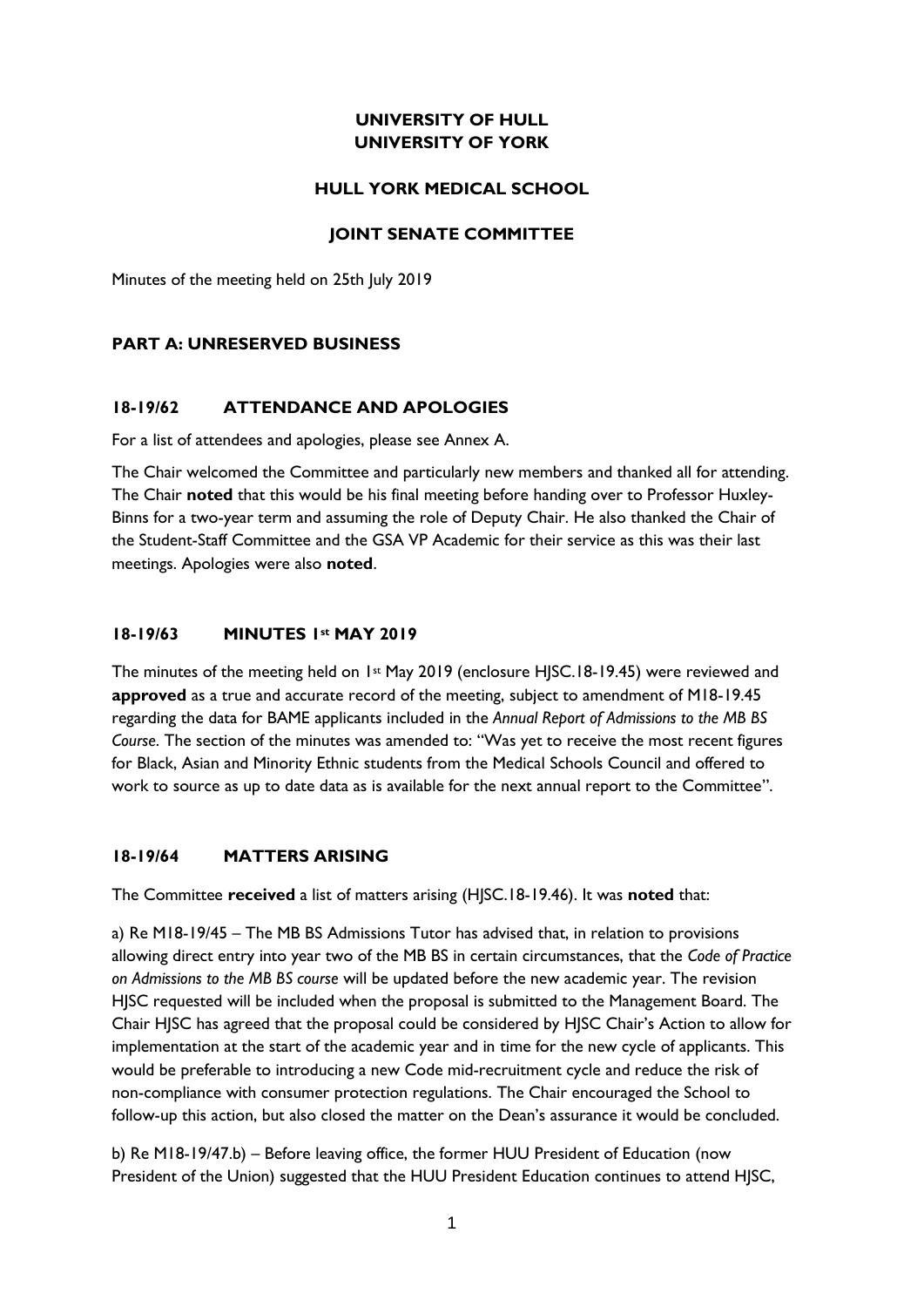and that it would be preferable to allow flexibility for the second HUU representative to be either the Course Representative Leader or the HYMS Part-Time Officer, due to the challenges the Union had attracting candidates for both roles. This would allow the holder of whichever role is filled to attend the Committee. If both positions are filled, the President of the Union suggested that the Course Representative Leader attends. Consideration of the appropriate membership will be confirmed by the Chair HJSC in liaison with the incumbent HUU President Education and form part of the annual formal proposal of the HJSC membership at the October meeting. This action was closed.

c) Re M18-19/47.d) – *The Code of Practice on Investigation and Determination of Student Complaints* was reviewed reflecting on experience from the past year and feedback received. A revised Code was not submitted to the HJSC meeting for approval because the amendments required were minor. The Secretary of HJSC advised that Chair of Board of Studies approval would be sufficient, with a record of the updates to be included on the annual tracker of minor amendments to documentation. This action was closed.

d) A number of documents approved by HJSC subject to various conditions being completed had not been submitted for HJSC Chair's Action sign-off at the time that the papers were circulated. These had since been submitted and Chair's Action consideration would be given as soon as possible. (Re M18-19/51, Re M18-19/52, Re M18-19/53, Re M18-19/54 and Re M18-19/55 refer). The actions were closed.

e) Re M18-19/57 – The Dean and Professor Lightfoot **reported** that they have begun to discuss further the sharing of intelligence arising from Annual Monitoring Visits to placement providers between departments. It was **noted** that it is important such discussions to show best practice in placement provision and to raise issues of concern between departments includes both Universities. A further update will be provided at the next meeting.

**Action: The Dean**

# **18-19/65 TO RECEIVE FOR INFORMATION A LIST OF CHAIR'S ACTIONS SINCE THE PREVIOUS MEETING**

The Committee **received** a list of Chair's Action approvals (HJSC.18-19.47) since the last meeting. The Chair **approved** a number of changes to the Gateway to Medicine modules: Human Biology I, Human Biology II, Professionalism and Ethics, and Health, Society and the NHS which also necessitated revision to the programme specification. The changes concerned formative and summative assessment tasks, module learning outcomes and the breakdown of notional hours of student activity. The changes to the programme specification further included clarifications to the entry requirements and noted that all summative assessment components need to be passed to achieve credit, that is all modules and their summative assessment components are non-compensatable.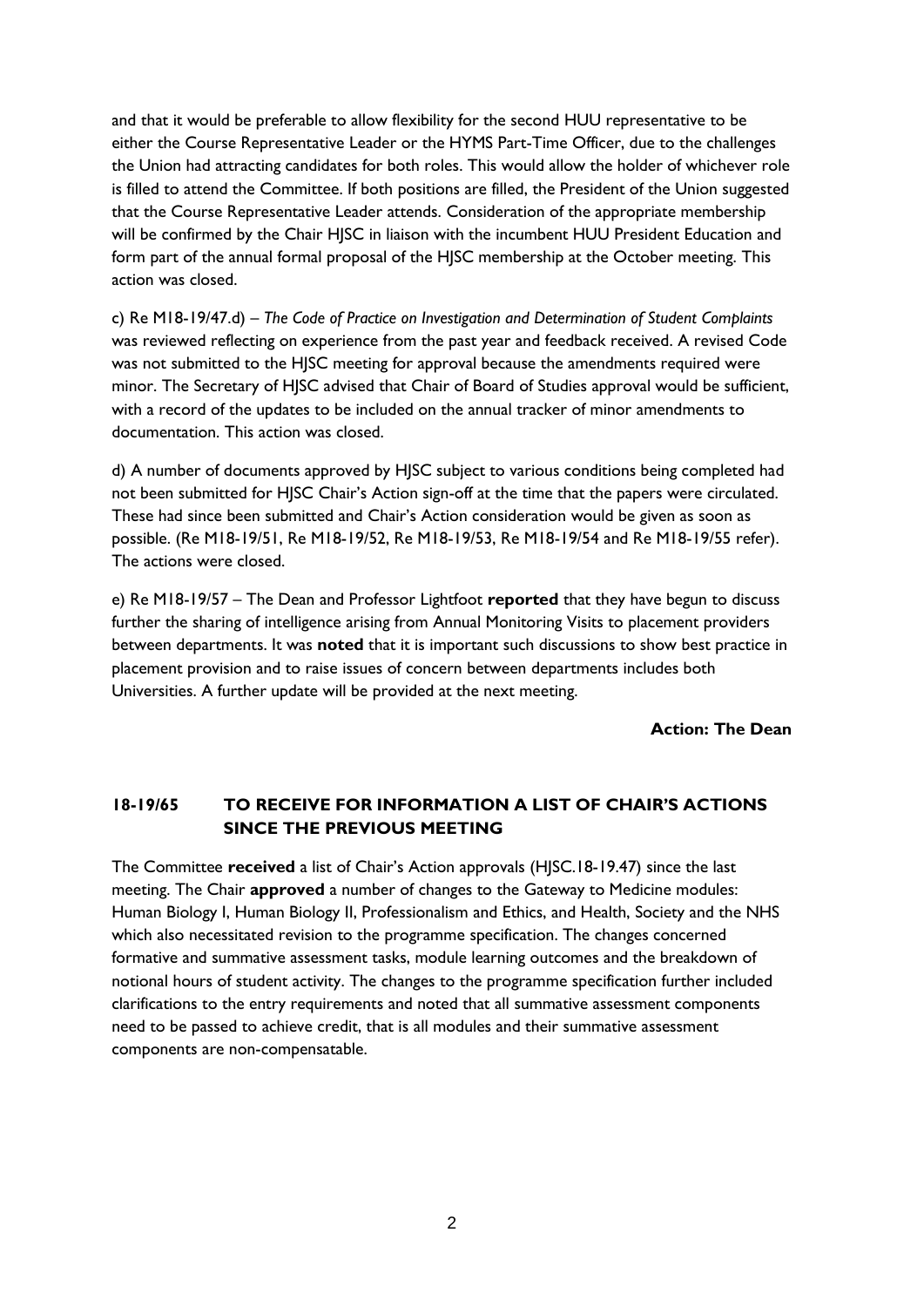# **18-19/66 TO RECEIVE AN ORAL REPORT FROM THE STUDENT REPRESENTATIVES**

a) The Chair of the Staff-Student Committee (SSC) **reported** that he had come to the end of his term of office and that he would hand over formally to the new Chair in October. Also, that he had been working to understand the NSS results and to initiate discussions on these to support action planning with which his successor would continue to be involved.

b) The HUU President of the Union **reported** that HUU remains concerned that it has insufficient links with the HYMS student body and course representatives to effectively include and represent the students in the wider University context. Also, that the present situation potentially duplicates unnecessarily channels for representation. Following recent changes to HUU structures, it was **reported** that HYMS social societies have been represented within HUU, but that the HYMS Part-time Officer and Course Rep Leader academic representation posts remain vacant and for election in September. It was **agreed** that to better enable any appointed HYMS students to fulfil their roles to the Union that they should also attend HYMS Course Rep Training.

As part of the discussion, the Committee welcomed the Chair of Board of Studies' offer to facilitate discussions between the HYMS student representatives, HUU, YUSU and the GSA to explore ways in which the Unions could better represent the School's interests and to facilitate effective communication and support. Also, to consider if representative functions could be streamlined. It was also **noted** that students on other professional programmes, notably in Health Sciences at Hull, had experienced similar difficulties engaging with Students' Unions and could share their experiences.

## **Action: Chair of BoS**

c) The GSA Vice-president Academic **reported** that the GSA has been working informally with HYMS postgraduate students and the School as it had proven challenging to encourage postgraduates to engage in the formal representative structures. The VP Academic stated her enthusiasm for the GSA to be part of any discussions aiming to enhance engagement with HYMS students. The HUU President of the Union **noted** that HUU has introduced dedicated postgraduate representatives and would welcome opportunities to work with the GSA at York.

d) The YUSU Academic Officer had no issues to report to the Committee.

# **18-19/67 TO DISCUSS A WRITTEN REPORT FROM THE DEAN**

a) The Dean firstly thanked the Chair of HJSC for his effective and supportive relationship with the School in chairing the Committee, as well as the support he has provided to the Dean.

The Dean then introduced her report (HJSC.18-19.48) and drew the Committee's attention to:

i. The continued positive progress of the MB BS admissions cycle for 2019-20 entry and the contingency planning underway to manage a potential overshoot, which could be accommodated within the national framework for managing medical student numbers;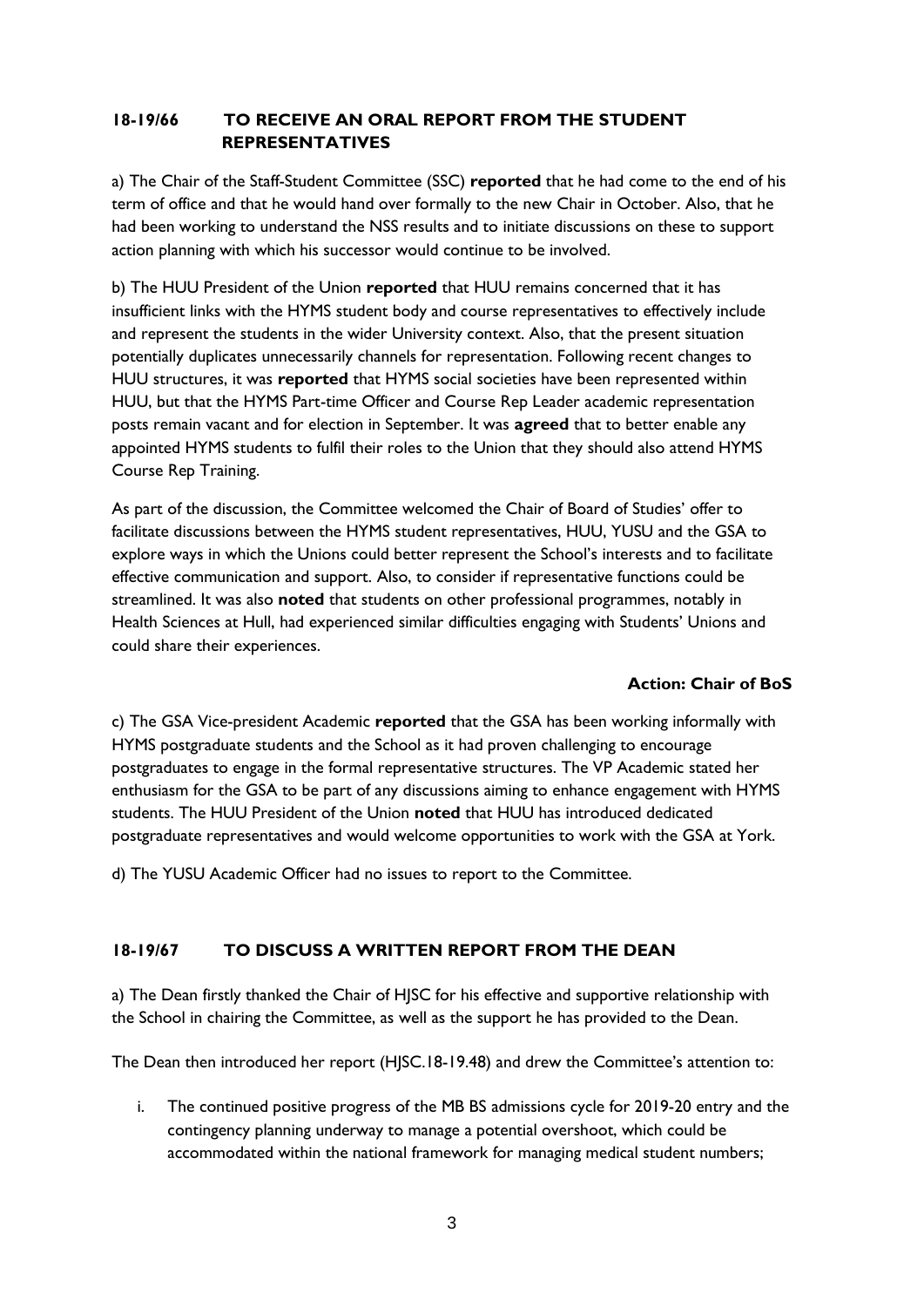- ii. The successful temporary relocation of HYMS at York and the positive progress being made on the refurbishment of the York building, which was currently on track to allow for teaching to take place in the new anatomy facilities in September;
- iii. The School's disappointment over the National Student Survey (NSS) 2019 results which represented a fourth-year of weak results and which would be subject to considerable analysis and concerted action planning;
- iv. The recent staff recruitment and plans to expand further the HYMS academic staff which would positively impact upon the MB BS teaching and student experience.

b) During the discussion it was **noted** that:

- i. The School has begun to plan actions in response to the NSS results, encouraged and to be supported by the Vice-Chancellors. Actions that would be of particular focus would concern Organisation and Management, which returned very weak results, as well as Assessment and Feedback and Student Voice. The School's action plan was being developed with actions relating to the School at the University campuses, the clinical placement experience, and the management of School expansion including the induction, support and development for new staff. The Committee will consider further analysis and responses to the NSS results at its next meeting.
- ii. Postgraduate application data had not been included in the report due to the less stable nature of the postgraduate recruitment cycle and the fact that the data would have become too out of date between submission of the report and the Committee meeting. It was stated that postgraduate applications have risen across the board, but with varying experiences between programmes and that action would be considered for any poorly recruiting programmes. Further, the Committee would receive data on postgraduate admission for taught and research programmes at its next meeting when final figures could be provided.

# **18-19/68 TO RECEIVE FOR INFORMATION THE PROPOSALS OF THE HYMS GOVERNANCE REVIEW**

The Committee **received** for information and **discussed** the proposals of the HYMS Governance Review led by the Dean of HYMS and sponsored by the University Registrars (HJSC.18-19.49). This was approved by the Joint Board 24th June 2019. The Committee **noted**  that the thorough review process sought to implement appropriate responsibilities for School governance and clear reporting lines between respective levels that would meet sector requirements for good governance and recognise and respect the maturity of the School and the relationship between the Universities. The aim had been to enhance the reporting of respective remits to the governing bodies and to explore where processes could be streamlined in recognition of the trust and insight each university had for the other (for example with regard to planning and finance). It was **noted** that HJSC was well-regarded for its oversight of academic governance over a sustained period and that its future work may change only minimally.

As would affect HJSC, the Dean **reported** that the Joint Board had agreed to consider a wider membership for the new Annual Oversight Meeting, as well as for work to take place to review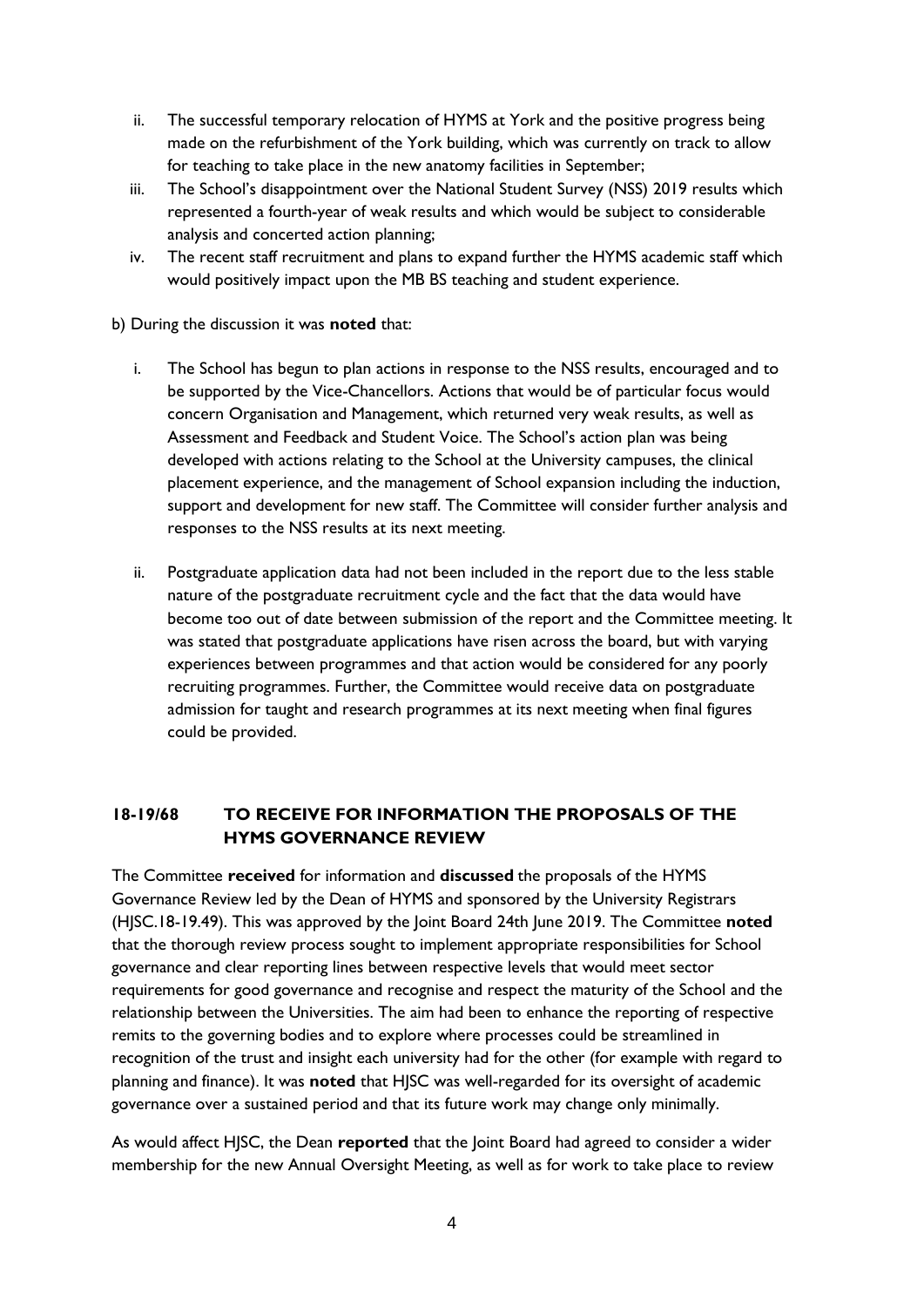the terms of reference. It had also suggested the revised structures would be reviewed after their first year of operation. The Registrars would continuing their work to implement the agreed structures, obtaining approval from the Universities' Councils. It was **noted** that it has not yet been decided if the Joint Board would meet again or give way to the new structures in preparation for them being instituted formally. Also, that it was not clear at present what the timeline would be for introducing the new functions and for revising the Memorandum of Agreement between the two Universities that would underpin the arrangements.

Members suggested that when issues or reports are escalated from HJSC to the Universities Senates or the proposed Strategic Planning Group (SPG), the latter for which HJSC would now have a 'dotted line' report, it should be documented how any disagreements between the Universities on the matters would be resolved and with clarity on the HJSC Chair's role in the process. It was proffered that the likelihood and risk of disagreement occurring was low, but that it would be advisable to make provisions for handling any such instances on a 'just in case' basis.

Members recognised where students were represented throughout the proposed governance structures, both HYMS students, and Union officers representing the wider student interest, but opined that thought should also be given to how due consideration for the student interest should be taken at the new SPG. Further, that similar consideration could be given to the views of other constituent groups within the School to enhance holistic, collaborative engagement in the School's strategic direction. The Dean offered to share the Committee's suggestions with the University Registrars as part of discussions about terms of reference for the SPG.

#### **Action: The Dean**

Members questioned where new business and particularly new programmes would be considered from a strategic perspective. The Committee was keen to ensure the wider University contexts were considered, such as the avoidance of creating internal competition between HYMS programmes and those in other University departments, including those beyond the respective faculties in which HYMS sits. The Chair of HJSC suggested that it be fed back to the Registrars that relevant sections of the report (for example 6.7 and 7) were ambiguous and that the planning arrangements accounting for both Universities' needs could be clarified.

#### **Action: The Dean**

## **18-19/69 TO A PROPOSAL TO INTRODUCE ANNUALISED PLACEMENTS ON THE MB BS**

The Committee **considered** a proposal from the School to introduce to introduce Annualised Placements on the MB BS for students from the academic year 2020-2021 (HJSC.18-19.50). The Committee felt that its approval for the changes was needed as amending the length and number of the clinical placements for years three to five of the MB BS programme likely constituted a change to a material element of the student contract as represented in the programme specification. It was confirmed that the intention was to introduce a new model for the organisation of placements (two sixteen-week placements in year three at two different sites and one year-long placement at a single site in each of years four and five) in 2020-2021 to affect all current students. That is, both students joining the programme in 2019-2020 would be affected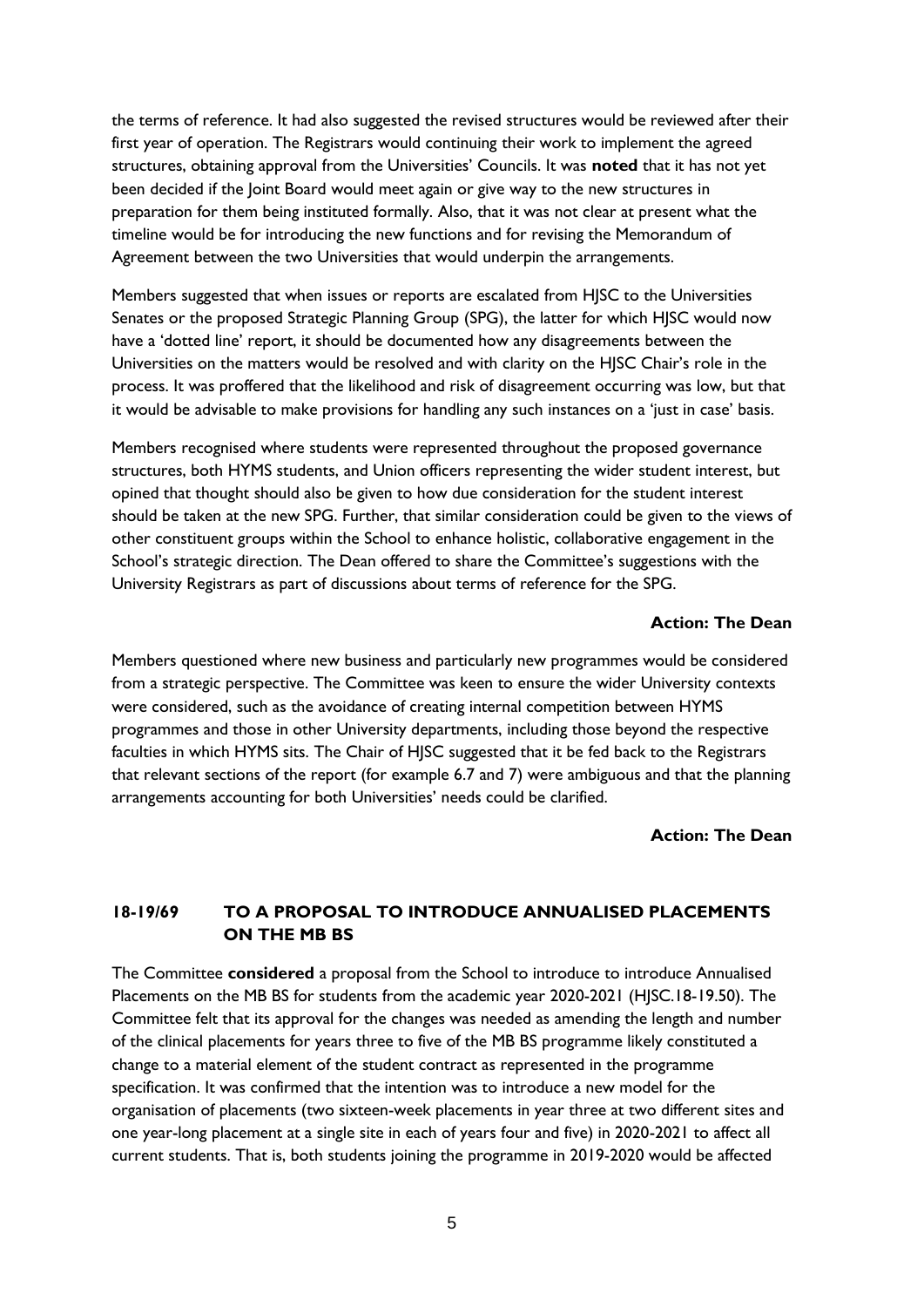when they enter year three, but also any current students would see the structure of their placements change for their respective year of study in 2020-21 and subsequent years.

The Committee **noted** the potential benefits of annualised placements as proposed, including:

- Greater stability from not requiring regularly moves and adjustment to new sites, enabling students to focus better on their studies;
- Improved consistency of academic and pastoral support as site administration and faculty teams will have the opportunity to ensure students are well-supported across a full academic year, rather than transferring information across site teams;
- Allowing students the opportunity to indicate their preference for particular clinical placement sites;
- More opportunity for students to work longitudinally across the year, building closer working relationships with NHS teams, following patient cases as they progress and in line with the trend towards longitudinal clinical education that is perceived to provide for richer learning experiences;
- Reductions in the amount of time spent on student induction to new placement sites;
- Allowing some teaching (e.g. procedural skills) to be managed across longer periods of time;
- Better support for students to complete research projects for their Phase II Scholarship and Special Interest Programmes at their chosen site.

The potential risks were also **noted**, particularly a risk of inequity in placement experience being amplified by students spending longer at individual sites and the risk of increasing feelings of social isolation of cohorts based within smaller, more remote locations. It was proposed that as these were existing issues, actions were already being considered to address them and that the issues could be detached somewhat from the potential implications of introducing annualised placements and their related future risks to be mitigated.

The Committee was concerned that due consideration had not been shown for students' consumer rights and consumer protection regulatory requirements. This was because the changes proposed to the number and length of individual placements probably constitutes a material piece of information to the student contract and that students might have selected to study at HYMS or made arrangements during their studies based on the current arrangements. Further, it was unclear whether thorough consultation had taken place with current MB BS students that clearly explained the way in which annualised placements would be implemented for all when they would enter years three to five, enabling all students to express an informed view on the proposals.

The Committee was satisfied with assurances that the changes proposed to the MB BS placements would not have a knock-on impact on the placement opportunities for MSc in Physician's Associate Studies students. It also recognised that the recent partnership with South Tees Trust would add additional placement sites students might be offered that were not available at the time of admission.

The Committee **approved** the principle of introducing annualised placements, but directed that realisation of the proposed model must be subject to a process of consultation that fulfils CMA requirements. The School was directed to seek appropriate specialist advice from within the Universities regarding the steps necessary to introduce the proposals and to confirm what consultation should be undertaken with current students and potentially offer holders, and what implications there might be for marketing the programme going forward. The proposal could then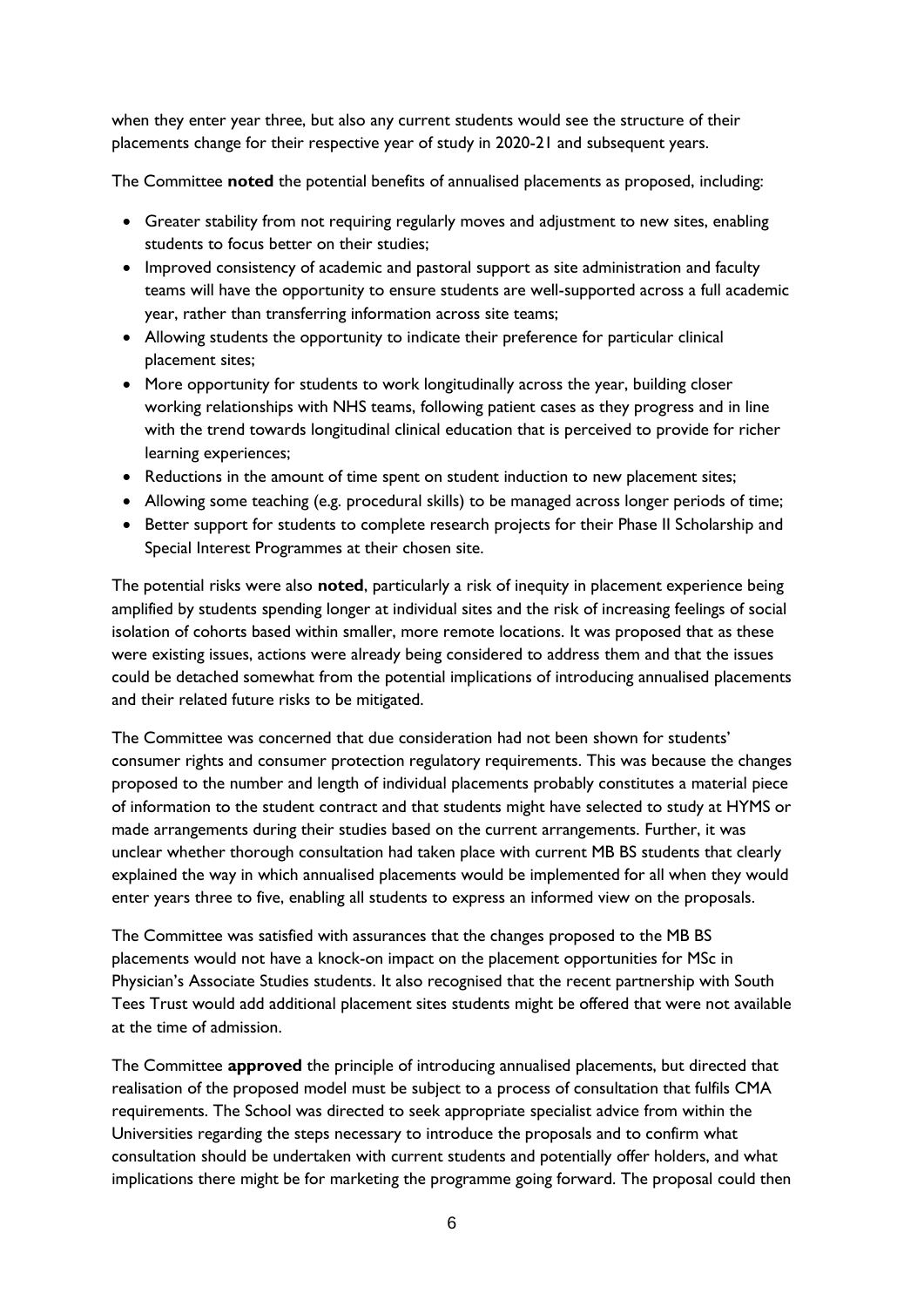return to HJSC for Chair's Action approval of the introduction of the proposed or amended model and start date.

**Action: Chair of BoS**

# **18-19/70 TO DISCUSS A PROPOSAL TO REVISE THE STANDARD SETTING OF SUMMATIVE WRITTEN ASSESSMENTS AND OBJECTIVE STRUCTURED CLINICAL EXAMINATIONS (OSCE)**

The Committee **discussed** a proposal to revise the standard setting methods of summative written assessments and Objective Structured Clinical Examinations (OSCE) (HJSC.18-19.51a-c). The Chair informed the Committee that he had advised the School that though this paper had been submitted as requesting approval, and that it was worthy of bringing the intentions to HJSC's attention as an important assessment methodology, that it was appropriate for Board of Studies alone to approve the proposal.

The Committee was informed that standard setting presents a major challenge for medical schools to ensure a robust, fair and transparent assessment of students' abilities. The Deputy Chair of the Board of Studies had undertaken significant work to assess options for reforming HYMS' approach to balance norm- and criterion-based methods and proffered that the selected methods would be rigorous but allow all students to pass if they reached the standard determined. It was recognised that students found standard setting difficult to understand, but the Committee was informed that the Deputy Chair of Board of Studies had explained the proposal to the Student Staff Committee in an understandable way and that students responded positively.

The Committee felt that a compelling, clear and evidence-based case had been made. It **agreed**  to endorse the proposal as one reducing the assessment burden and balancing what was clinically necessary to assess. Further, it concluded that the research supporting the proposal demonstrated reliability. It was **noted** that students had expressed concerns that the number of stations assessed as part of the OSCE needed to be sufficient to allow all students an equitable opportunity to demonstrate their skills. Consequently, the BoS had agreed that the OSCE proposals would be further refined before a final decisions and implementation to ensure the method would be valid.

# **18-19/71 TO CONSIDER THE RECOMMENDATIONS OF THE BOARD OF STUDIES' ACADEMIC GOVERNANCE REVIEW**

The Committee **considered** the recommendations of the Board of Studies' Academic Governance Review particularly to introduce an Appeals Resolution Sub-Group of the Board of Studies and an Academic Cases Committee for the 2019-20 academic year (HJSC.18-19.52). The Committee was informed that the proposal to introduce an Appeals Resolution Sub-group would allow for more impartial consideration of requests to the School for the informal resolution of appeal cases. The instigation of an Academic Cases Committee would complement the Case Management Group, by providing a forum in which to manage fitness-to-study, fitness-to-practise and academic misconduct cases. The proposals also contained intentions to review the management of the *Policy on Medical Students as Research Subjects and Medical Students Undertaking*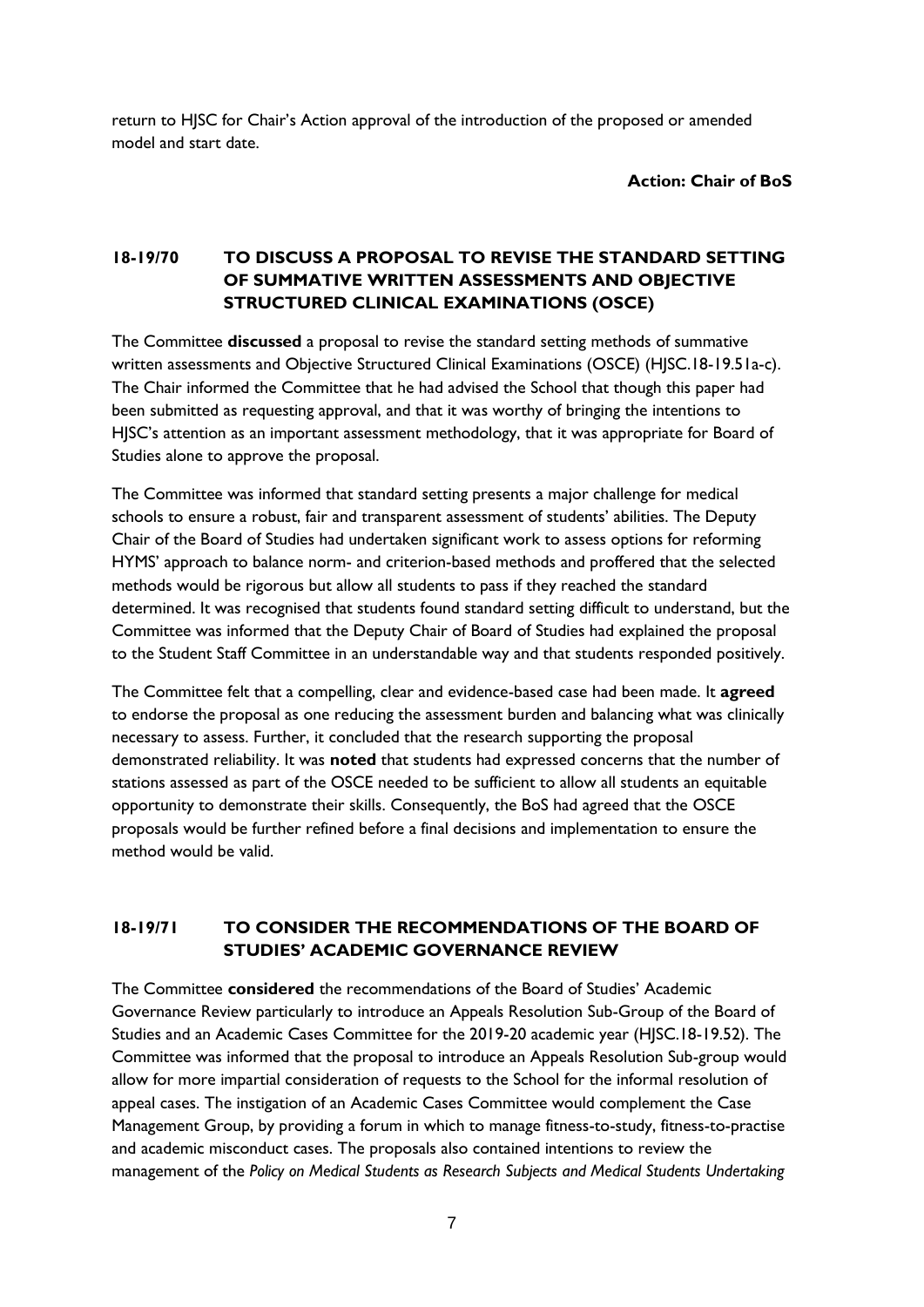*Research* and **noted** that some matters of academic misconduct would continue to defer to the *Code of Practice on Research Misconduct*.

The Committee **noted** that the School formerly had a sub-committee of the Board of Studies to manage student case work in these domains, but that this was disbanded as a resource-intensive and somewhat detached layer of administration. However, the increased complexity of student progress issues and the need for robust case handling had stimulated the current proposals. It was also **noted** that the enlarged HYMS faculty would allow for staff to take on roles within the new groups in contrast to the challenges this presented with the previous, smaller staff body. With the addition of a workload allocation model in HYMS it was additionally suggested that the commitment required to service the groups could be managed.

The Committee **approved** the proposals as it regarded collective case handling preferable to individuals managing cases or making decisions alone and on the understanding that resource implications of the creation of the additional forums had been accounted for.

## **18-19/72 TO CONSIDER A REVISED CODE OF PRACTICE ON PROGRAMME QUALITY MANAGEMENT AND ENHANCEMENT**

The Committee **considered** a revised *Code of Practice on Programme Quality Management and Enhancement* (HJSC.18-19.53). The Committee **noted** the need to clearly articulate processes for quality management and enhancement in the enlarged medical school. The Committee **approved**  the Code of Practice subject to amendments being made and signed-off by the Chair HJSC, to the diagram on page 11 such that references to the approval of modifications be clarified in line with the current approach to the management of modifications and pending the proposal of a new modifications policy in due course.

**Action: Chair of BoS**

# **18-19/73 TO CONSIDER A PROPOSAL FOR A NEW CODE OF PRACTICE ON QUALITY PRIMARY CARE EDUCATION**

The Committee **considered** a proposal for a new *Code of Practice on Quality Primary Care Education* (HJSC.18-19.54). The Committee was informed that a separate code to the *Code of Practice on Programme Quality Management and Enhancement* (M18-19/72 refers) that covered primary care placements was necessary due to the different requirements of the professional bodies for the oversight of primary and secondary care work-based learning. The Committee **approved** the proposal.

# **18-19/74 TO CONSIDER A REVISED CODE OF PRACTICE ON ACADEMIC AND FITNESS TO PRACTISE APPEALS**

The Committee **considered** a proposal to revise the *Code of Practice on Academic and Fitness to Practise Appeals* (HJSC.18-19.55) and particularly concerning the process for review of appeal decisions following appellant requests (section 18) (M18-19/26 refers). The Committee **noted**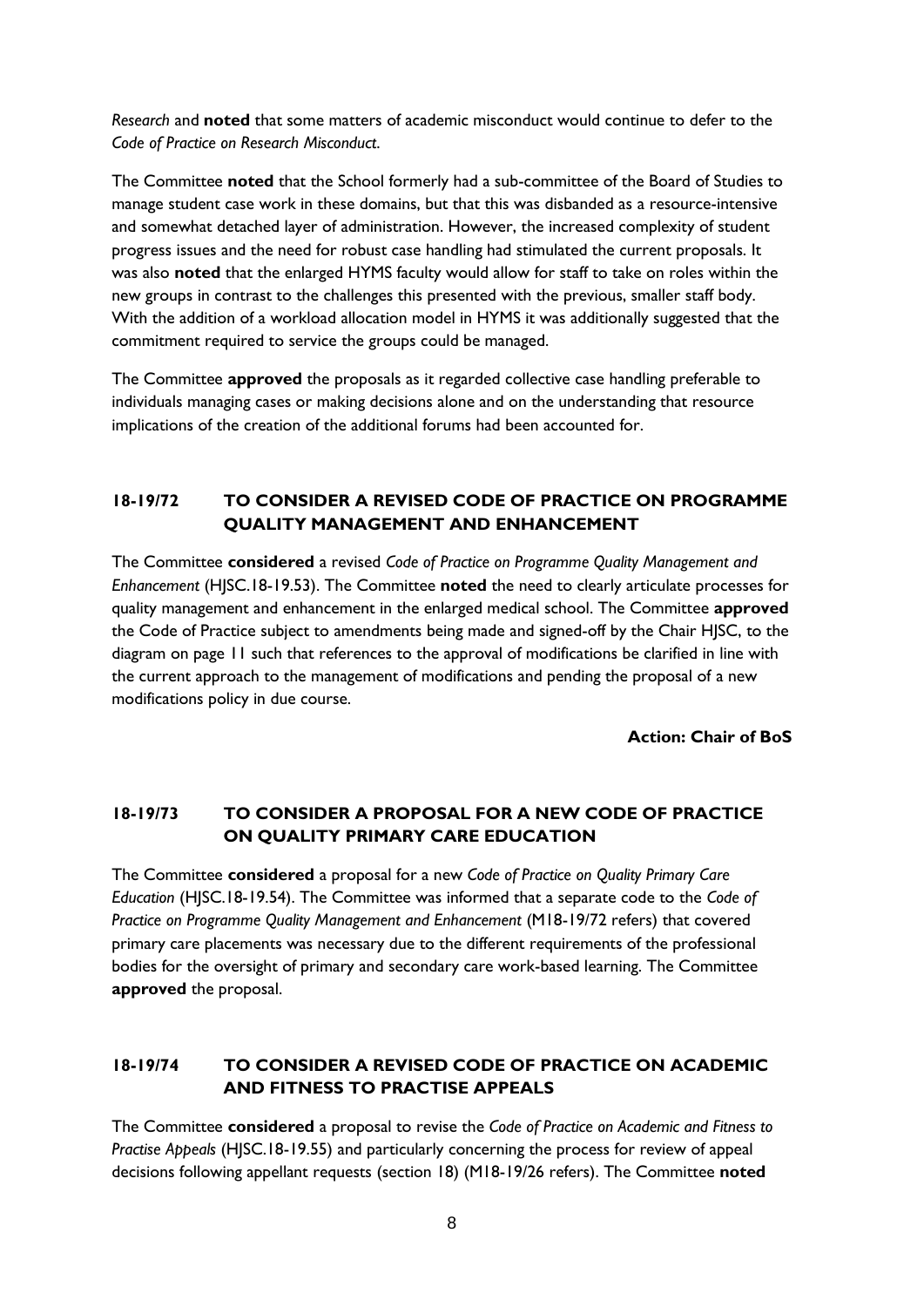that the Code had also been revised to incorporate the instigation of an Appeals Resolution Subgroup (M18-19/71 refers) and new *UK Quality Code Advice and Guidance: Concerns, Complaints and Appeals*. The Committee **approved** the proposal subject to further consideration being given, in consultation with the Appeals Administrator, to the deadline by which a student should receive notification of the rejection of an appeal (section 12.6) (any amendment of which would also need reflecting in the flow chart appendix). Any amendments to 12.6 would be signed-off by the Chair HISC.

**Action: Chair of BoS**

# **18-19/75 TO CONSIDER THE CODE OF PRACTICE ON ACADEMIC MISCONDUCT**

The Committee **considered** a proposed revision to the *Code of Practice on Academic Integrity and Conduct*, including the renaming of the *Code as the Code of Practice on Academic Misconduct* (HJSC.18-19.56). The Committee was informed that the Code had been updated to account for revisions to the Universities' codes and practices and to account for the instigation of the Academic Cases Committee to manage case work (M18-19/71 refers). The Committee **approved** the proposal subject to the addition of proofreading guidance in section 5.5 and additional examples being provided in Appendix A to inform decision making regarding the severity of misconduct in its different forms. The revisions would be signed-off by the Chair HJSC.

**Action: Chair of BoS**

## **18-19/76 DATES OF MEETINGS IN 2019-20**

Dates of meetings for 2019-20 (all rooms TBC)

- Thursday 31 October 2019 10:00-12:00;
- Thursday 23 January 2020 10:00-12:00;
- Wednesday 22 April 2020 10:00-12:00;
- Wednesday 1 July 2020 10:00-12:00.

## **ANNEX A: Attendees of the Unreserved Category I Agenda**

## **Members**

Professor John Robinson (Chair, PVC York) Professor Neil Lunt (Senate, York) Professor Tracy Lightfoot (Teaching Committee, York) Dr Barry Lee (Teaching Committee, York) Dr Jacquie White (Senate, Hull) Professor Una Macleod (Dean, HYMS)